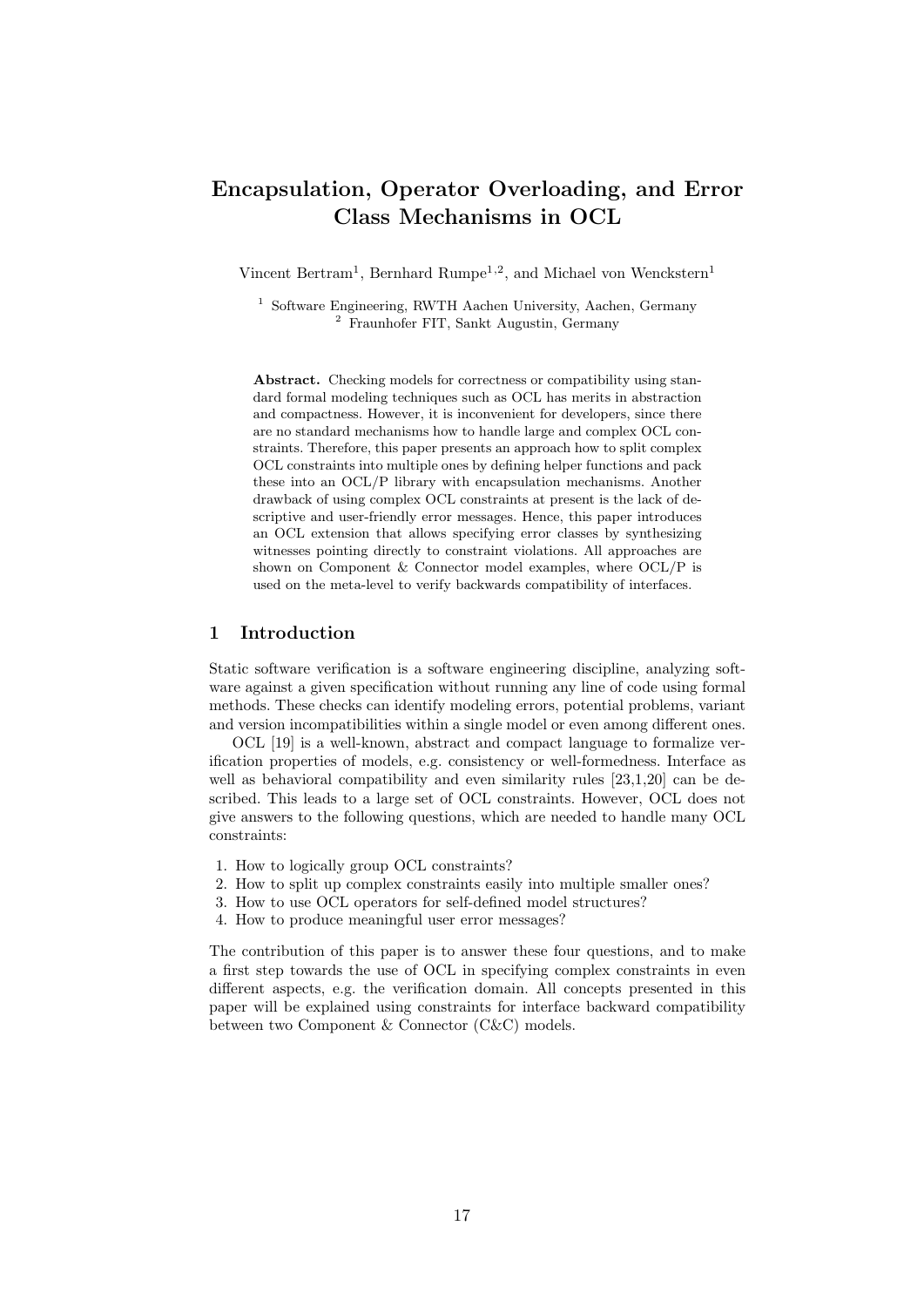

Fig. 1: Object Diagram instantiation of ADAS V1 and ADAS V4

The paper is outlined as follows: Section 2 introduces the running example and gives an informal introduction into the used C&C models and their interface compatibility rules. Section 3 presents a formal notation of C&C models, their meta-model, a semi-formal definition of interface-compatibility, as well as a short introduction into OCL. Our first contribution in Section 4, presents solutions for the first three questions by adding a library concept to OCL and by making OCL modeling more convenient with operator overloading. Then Section 5 shows an extension for generating counterexample witnesses based on error classes which are "easy to understand" for the engineer, our second contribution. A brief evaluation and discussion is provided in Section 6. At last, Section 7 compares our approaches with other researches, generating counterexamples for OCL constraint violations.

# 2 Running Example

Due to the highly competitive automotive market, automobile manufacturers update their vehicles continuously with new features. Since a special single feature does not affect every software part, individual components are updated to successively replace old component versions with new ones.

Figure 1 shows such a scenario where an Advanced Driver Assisted Systems (ADAS) component version  $(ADAS_V1)$  should be replaced by a more capable version  $(ADAS_V4)$ . The representation as Object Diagram (OD) is done using UML/P  $[22]$ . Since such a change can cause incompatibilities, the automotive industry is constantly stating the structural (and/or behavioral) backward compatibility. In this case one has to prove that  $ADAS_V\psi$  is backward compatible, at least structural backward compatible to  $ADAS<sub>1</sub>VI$ . At this stage static model verification comes into the game.

Hence this paper shows engineering strategies how to formalize complex constraints, e.g. these compatibility constraints, in OCL. Additionally, this paper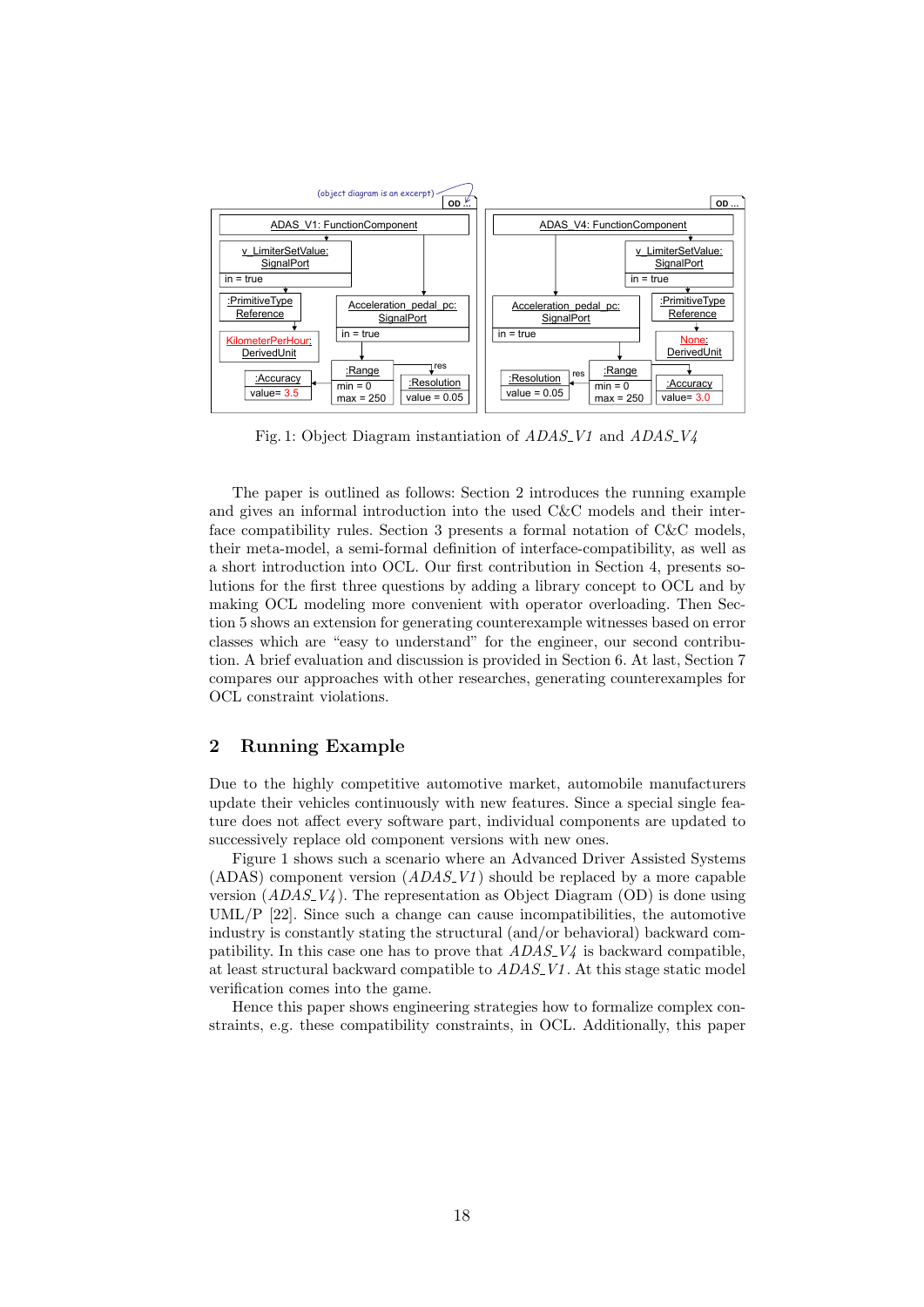shows a mechanism which can be used to generate user friendly and meaningful error messages for violated constraints. This approach is used to provide intuitive feedback for the ones<sup>1</sup> presented in Figure 1 (see red marked parts).

 $ADAS_V\psi$  is incompatible to  $ADAS_V\psi$ , because  $ADAS_V\psi$  processes speed limiter values assigned with the unit  $km/h$  and  $ADAS_V4$  processes the values arriving at the port v<sub>-Limiter</sub>SetValue dimensionless as direct bus signals are not assigned to a specific unit. Also, the needed accuracy of the port Acceleration pedal pc of  $ADAS_V4$  is less than the one in  $ADAS_V1$  meaning that  $ADAS_V4$  cannot process sensor data having a noise of 3.5.

The two ODs [12,4] in Figure 1 represent concrete C&C instances which will in practice be flashed into the automotive software. In our context, a component is a unit executing computations (such as control commands to avoid accidents) and/or storing data (e.g. previous sensor data for interpolation reasons) as well as describing the information flow between components via typed ports [11].

The running example presented in this work is a simplified excerpt of a model, used in the research project SPES\_XT<sup>2</sup> and does not represent a real world model, but provides reliable information without being overloaded with irrelevant information. A more detailed version can be found in [1].

## 3 Preliminaries

This section briefly describes some basics about C&C models, respectively their meta-model including data types, interface compatibility. It also provides some information on OCL.

#### 3.1 Component and Connector Models

C&C models describe components, their interaction and how they are hierarchically composed. Maoz et al. [15] define component models [17] as given in Definition 1, which reflects their essence as formalized by ADLs AADL [6], ACME [7], and MontiArc [11], or used in (commercial) tools Modelica [18] and Simulink [16].

Definition 1 (Component and Connector model [15]). A C&C model is a structure  $cncm = \langle Cmps, Ports, Cons, subs, ports, type \rangle$  where

- Cmps is a set of named components,  $cmp \in Cmps$  has a set of ports  $ports(cmp) \subseteq$  Ports and a (possibly empty) set of immediate subcomponents  $subs(cmp) \subset Cmps$ ,
- Ports is a disjoint union of input and output ports where each port  $p \in$  Ports has a name, a type  $type(p) \in Types$ , and belongs to exactly one component  $p \in ports(cmp),$

 $^{\rm 1}$  Section 6 explains the incompatibilities of both ADAS versions in more detail.

 $^2$  http://spes2020.informatik.tu-muenchen.de/spes\_xt-home.html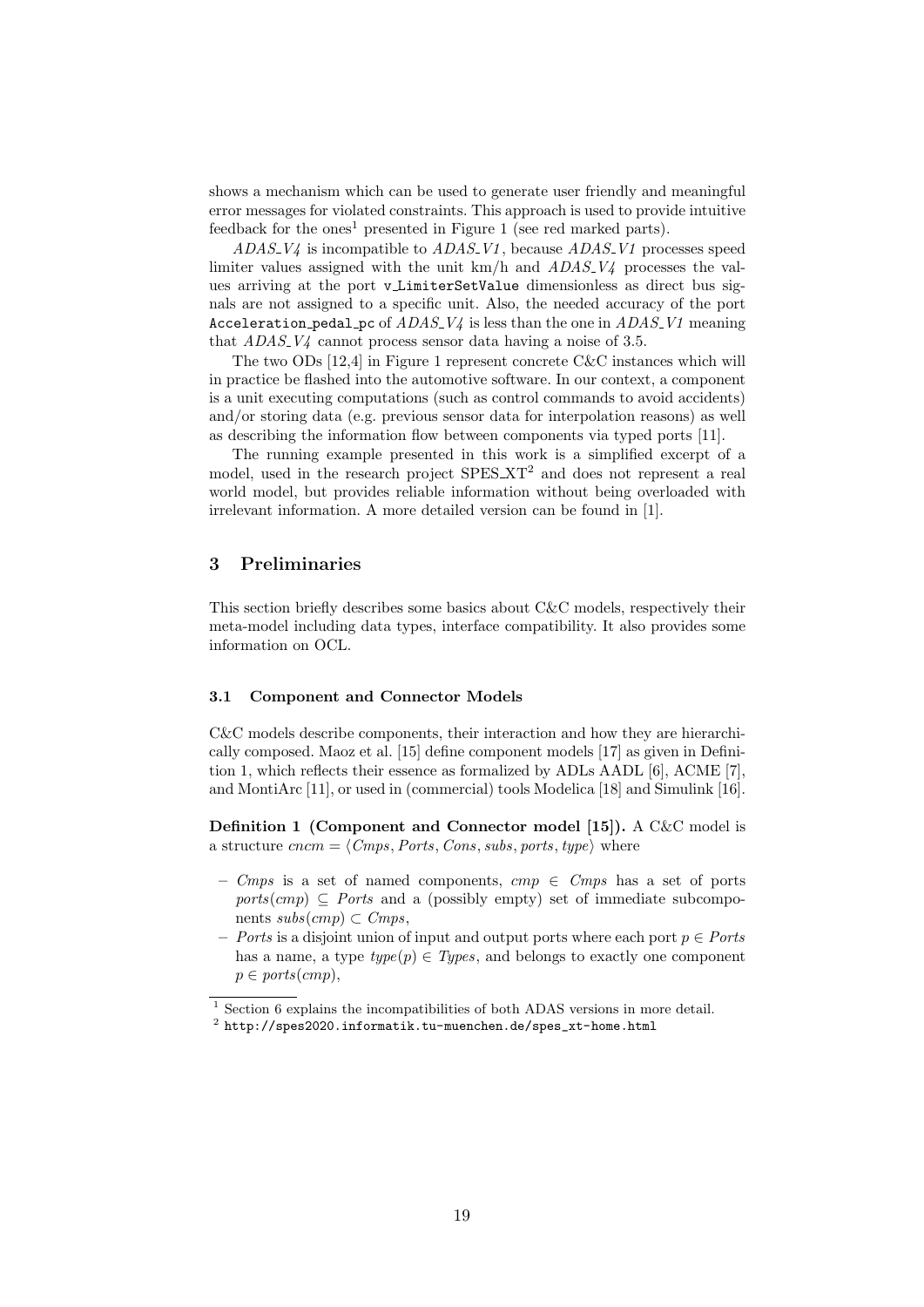

Fig. 2: C&C meta-model, UML/P excerpt from [1]

- Cons is a set of directed connectors  $con \in Cons$ , each of which connects two ports  $con.src, con.tgt \in$  Ports of the same type, which belong to two sibling components or to a parent component and one of its immediate subcomponents, and
- Types is a finite set of type names.

A C&C model is valid iff no component is its own (transitive) subcomponent and has at most one direct parent and subcomponents are connected legally with respect to in-/output direction as well as their transmitted data types (see [15] and [21] for complete definitions).

#### 3.2 Component and Connector Meta-Model

Based on Definition 1 and an investigation of all common C&C modeling languages, a complete C&C meta-model has been derived in [1]. This subsection recaps some of this C&C meta-model elements that are necessary to understand the OCL constraints used in this paper. Related names used in Definition 1 are written in brackets after the meta-model elements.

The meta-model in Figure 2 has a FunctionComponent (Cmps) containing a set of subcomponents (realized by the contains association) as well as a set of port connectors (Cons). Each FunctionComponent implements at least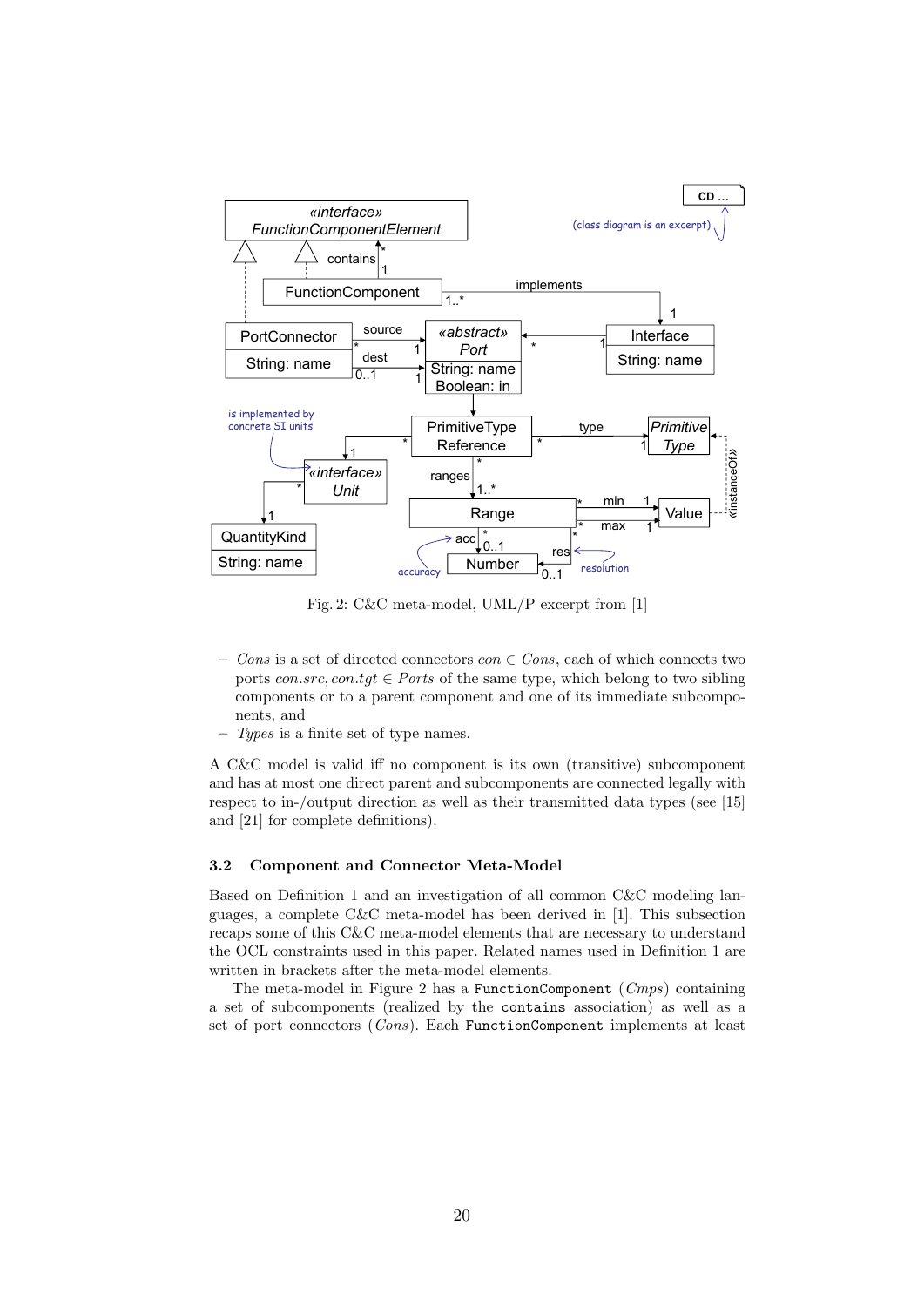one Interface, having a set of Ports (Ports). The component interface can also have (but skipped for simplicity) extra-functional properties such as latency, memory usage, etc. A Port can have either PrimiteTypeReferences or CompositeTypeReferences, representing struct or array objects (skipped in this figure). The primitive type reference holds all important information on dataflows between ports with a primitive type such as Boolean, Enumeration or Number. The QuantityKind represents the physical dimension of the SI basic units. Each Unit interface has exactly one QuantityKind. Ranges represent all values a port can send or receive, the values are between min and max with a stepsize given in res.value; Accuracy is used to express the maximum difference between the acutal value and a given sensor output.

#### 3.3 Interface Compatibility

A component interface (see Figure 2) contains all structural information on how a component communicates with its environment. If a component, e.g. newer version, can replace another one, e.g. older component version, based on their component's interface information, the newer component is interface compatible to the older one, also called backward compatible. In general component A is interface compatible to  $B$  iff:

- component A has at least (it may have more) the same input and output port names as component B,
- $-$  A's input ports accept the same or more input values than B's input ports, and
- $-$  A's output ports produce the same or fewer output values than B's output ports.

It is not complicated to define interface compatibility, but still, one can face a lot of small constraints: (1) primitive data type compatibility (e.g. when are enumerations compatible), (2) unit compatibility such as  $km/h$  and  $m/s$ , (3) ranges compatibility considering several ranges each of which may have different minimum, maximum, accuracy as well as resolution values.

#### 3.4 Object Constraint Language

According to Rumpe [22] OCL is a property-oriented modeling language defining queries, model constraints such as invariants as well as pre- and postconditions. This paper uses Rumpe's OCL/Programmable (OCL/P), which is adjusted to Java. Instead of using OCL 2.4's 4-level Boolean [19], OCL/P is using a 2-level binary logic making it more accessible to developers.

Here, we recall shortly the OCL termini introduced by Rumpe (it is incomplete; for a complete list see [22]):

Constraint: Is a Boolean statement about a system.

Context: Is the context in which a constraint is embedded into; e.g. names of classes, attributes and/or properties in Class Diagrams (CDs).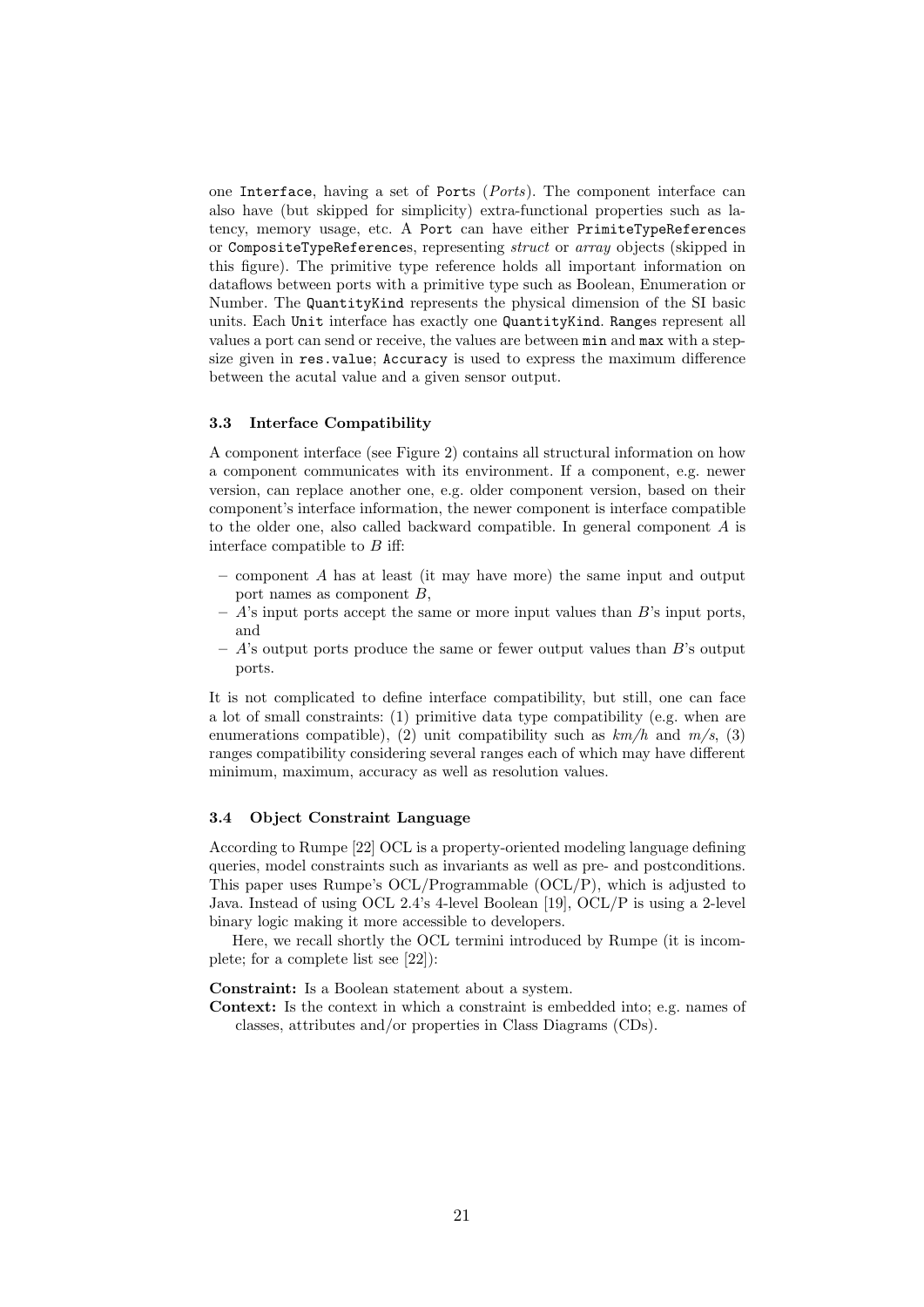

Fig. 3: General schema for interface compatibility constraint.

Invariant: Describes a property that must hold in a system at each point of time.

Query: Is a method whose call does not affect the system's state.

Figure 3 shows how OCL constraints for interface compatibility would look like. The OCL/P *constraint* has a *context* and it describes an *invariant*, meaning the constraint must be satisfied for all InterfaceCompatiblity class instances. Line 2 calls on every InterfaceCompatiblity object the query method v2BackwardsCompatibleToV1(). Compared to the running example in Section 2 v1 is  $ADAS_V1$  and v2 is  $ADAS_V4$ . It is important that this method call is free of any side-effects and does not modify any system's state. The constraint's last line uses the  $\leq >$ , if-and-only-if operator, to define interface compatibility for OCL/P. The equals operator in OCL 2.4 is similar to OCL/P's  $\leq$ .

## 4 OCL Extensions

This section presents two syntactic sugars to OCL making it easier to define complex constraints: (1) Defining an OCL library with expressions in a functionlike way, and (2) Operator overloading to make OCL constraints more intuitive.

#### 4.1 Definition of Library Expressions

In OCL the definition expression defines new attributes and query operations to existing models, which can be used in other constraints. This would allow us to define a query method, e.g. IsBackwardsCompatibleTo (FunctionComponent v1), to the CD model FunctionComponent. This approach makes the modeling of an extra class InterfaceCompatibility in the CD redundant, which is an advantage.

In order to not create one large interface compatibility constraint, this constraint depends on other compatibility constraints such as data type, range, unit compatibility. But this would result in polluting CD with unnecessary, and probably not reusable, query functions just to make one definition good readable. Hence, we present a method for how to define an OCL library comfortably with public (can be called from outside the library) and private (can only be used inside this library) functions.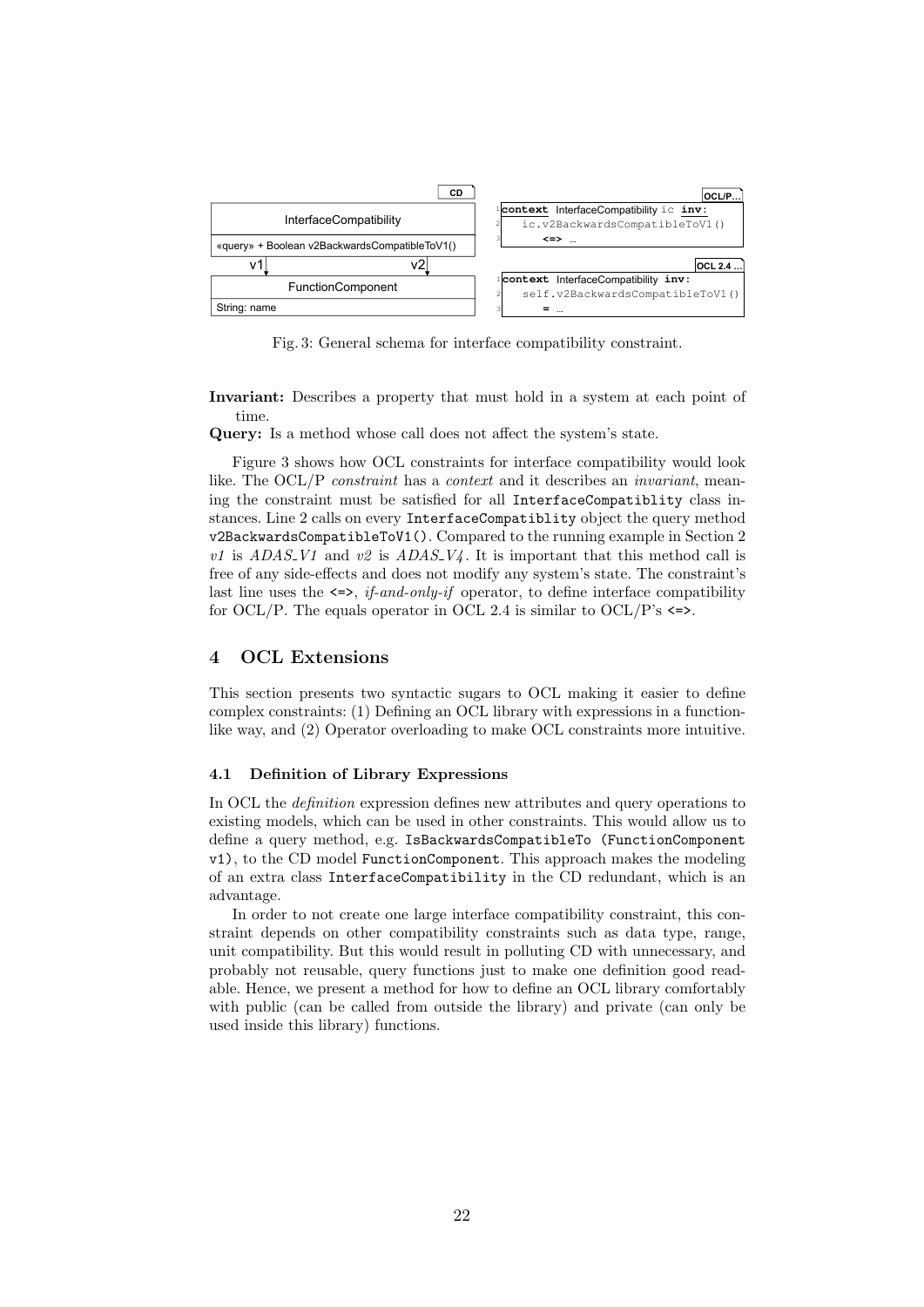





Fig. 5: Example for OCL def operator in non-member syntax

Figure 4 shows an excerpt of how to define a library using either OCL/P or OCL 2.4. The result = keyword in line 4 has the same semantic as line 3 ic.v2BackwardsCompatible  $\le$ > in Figure 3. The - (private keyword) in line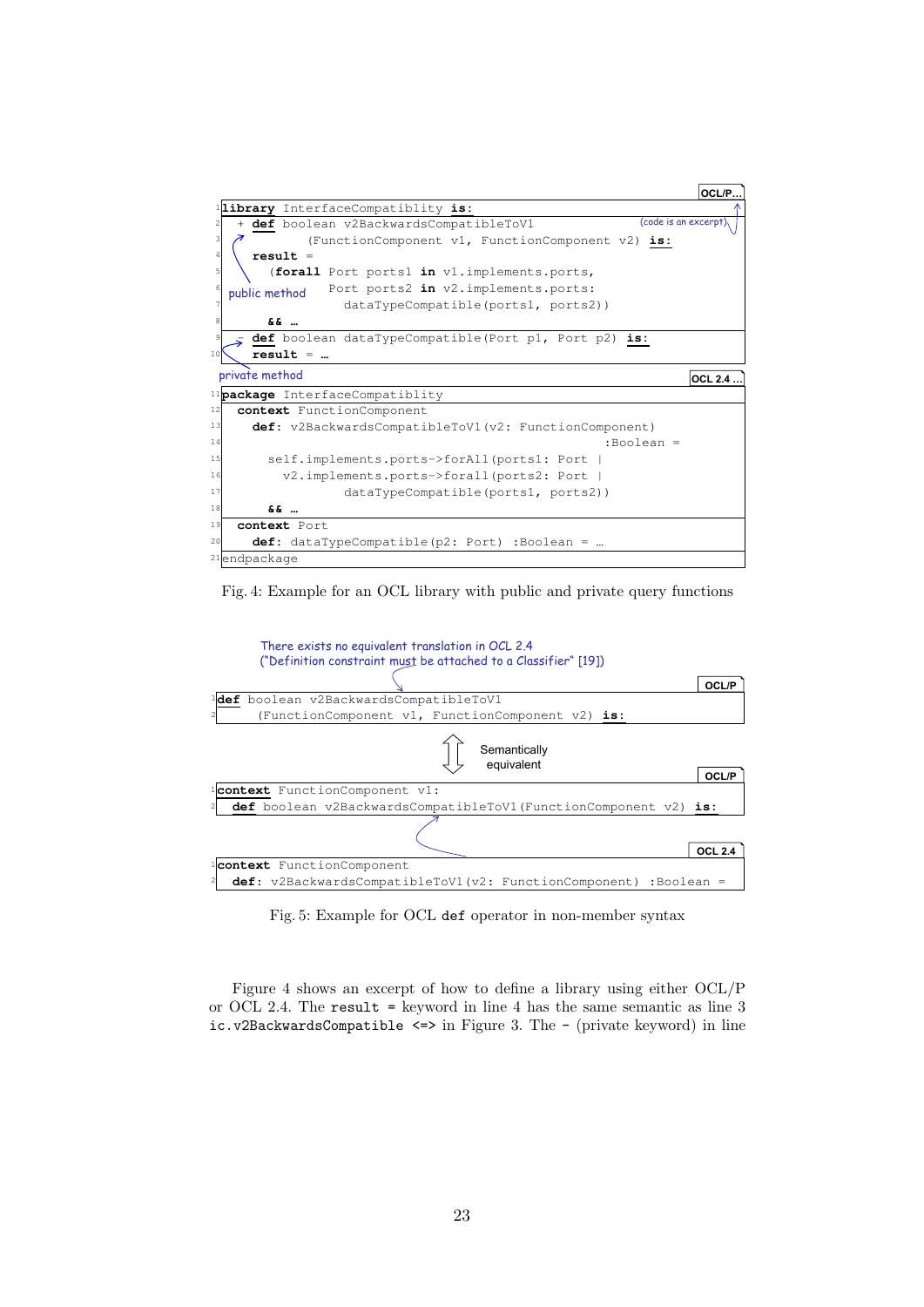

Table 1: All OCL/P operators grouped by their priority

9 is not necessary, because all query functions inside the library are private by default.

Similar to C++'s mechanism that define new functions and operators as member and non-member, new operations can also be defined without an explicit given context for syntactical convenience. Exemplary, the top part in Figure 5 shows the convenience definition from Line 2-3 in Figure 4, which is semantically equivalent to the definition inside the classifier FunctionComponent in the bottom part in Figure 5 extending the class FunctionComponent with an extra query function v2BackwardsCompatibleToV1.

## 4.2 Operator Overloading

For better readability OCL/P also supports prefix and infix operator overloading; whereas it is not possible to change the operator precedence nor to define a new operator symbol. It is also forbidden to overload operators with predefined semantics, e.g. Number + Number. Table 1 lists all available OCL operators grouped by their priority. Operators in the same group have the same precedence and are bounded from left to right.

Figure 6 shows an example of how to overload infix operators. Line 1 overloads the equivalence operator <sup>∼</sup>: Two units are equivalence iff they have the same unit kind, e.g. Length, Velocity, and so on.

Lines 3-7 specify whether a Number belongs to a specific Range; the Range's optional resolution is only considered if it is specified. The expression <sup>∼</sup>r.res becomes true if the Range r has no optional association res to an instance of the class Resolution; if this is the case, the left part of the or  $(| \, |)$  expression is true and due to OCL/P's short-circuit evaluation strategy the right part will not be evaluated. The number 4.0 belongs to the range [3.0; 5.0], but 4.0 is not part of the range  $[3.0; 5.0]$  with a resolution 0.6 containing only the values  ${3.0; 3.6; 4.2; 4.8}.$ 

Line 8 shows that operator overloading is sensitive to its type arguments. OCL resolves the overloaded functions or operators by matching first the ones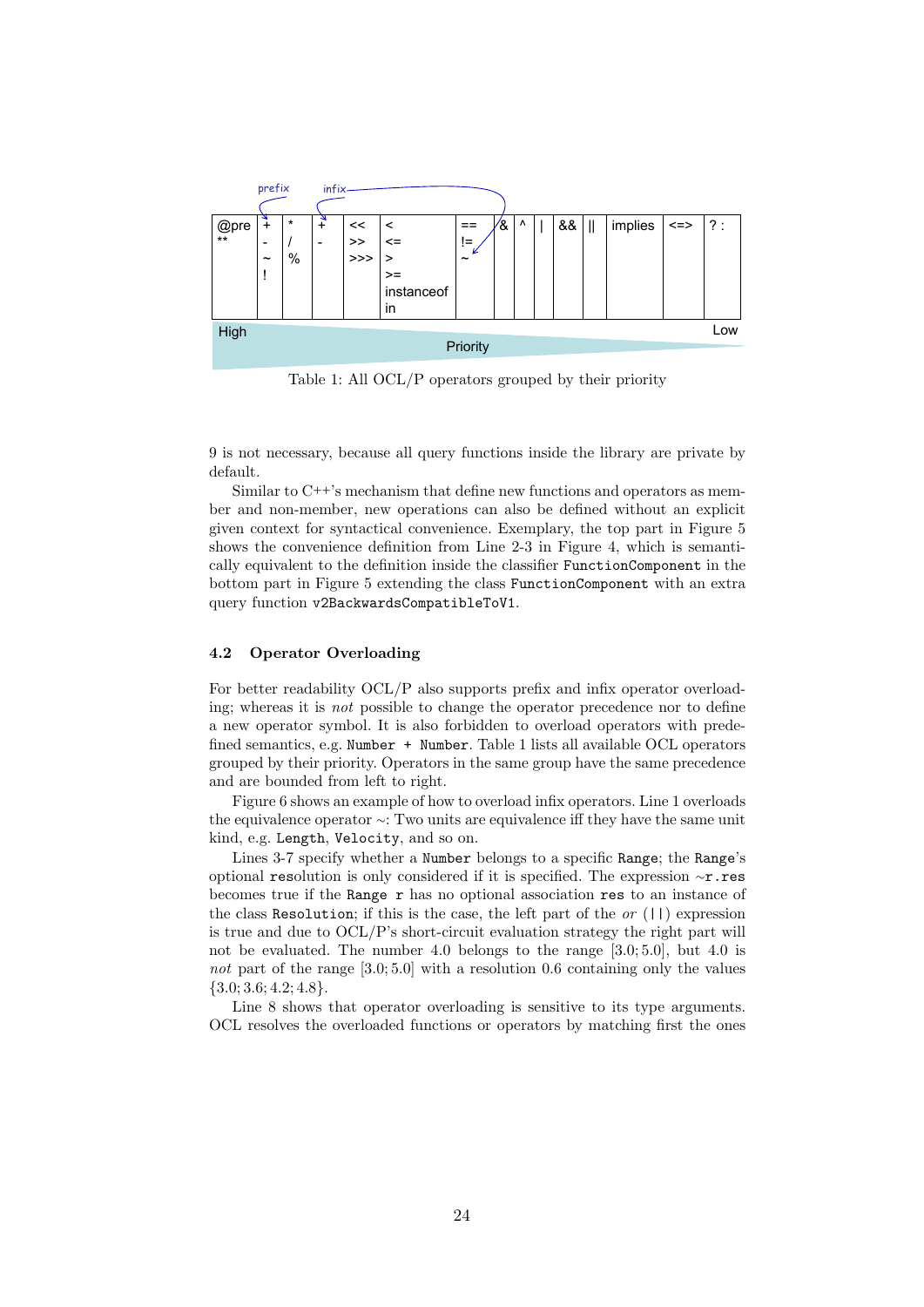

Fig. 6: Example for OCL operator overloading

changed operator '~' to '=', because OCL 2.4 can only overlaod this operators: '+', '-', '\*', '/', '=', '<>', '<', '>', '<=', '>=' [19]

|                                              | OCL 2.4                                                                        |  |  |  |
|----------------------------------------------|--------------------------------------------------------------------------------|--|--|--|
|                                              | lcontext Unit                                                                  |  |  |  |
|                                              | <b>def:</b> $I = I$ (u2: Unit) :Boolean = self.quantityKind == u2.quantityKind |  |  |  |
|                                              | <b>Bcontext</b> Number                                                         |  |  |  |
|                                              | $def:$ is In Range $(r:$ Range) : Boolean =                                    |  |  |  |
|                                              | self $>= r.min 66$                                                             |  |  |  |
|                                              | self $\leq$ r.max &&                                                           |  |  |  |
|                                              | $(rres\rightarrow notEmpty()     (self - r.min) % r,res == 0)$                 |  |  |  |
| 8 <sup>1</sup>                               | def: isInOneRange(ranges: Sequence(Range)) :Boolean =                          |  |  |  |
|                                              | $range$ =>exists( $r: Range \mid self.isInRange(r))$                           |  |  |  |
| <sup>10</sup> context PrimitiveTypeReference |                                                                                |  |  |  |
| 11                                           | def: typeReferenceCompatible(tR2: PrimitiveTypeReference) :Boolean =           |  |  |  |
| 12                                           | let.                                                                           |  |  |  |
| 13                                           | $tR1c: PrimitiveTypeReference = tR1. convert(tR2.unit)$                        |  |  |  |
| 14                                           | in                                                                             |  |  |  |
| 16                                           | $tR1$ .unit = $tR2$ .unit &&                                                   |  |  |  |
| 17                                           | Number.allInstances()->forall(v: Number                                        |  |  |  |
| 18                                           | v.isInOneRange(tR1c.ranges) implies                                            |  |  |  |
| 19                                           | $v.isInOneRange(tR2, ranges)$ 66                                               |  |  |  |
| 20                                           | $\cdots$                                                                       |  |  |  |

Fig. 7: Equivalent OCL 2.4 code for Figure 6

with the instances' exact types and then it tries to match the ones of the instances' supertypes.

The function defined in lines 10-19 defines the compatibility of primitive type references. Line 13 introduces a help variable to simplify the latter-on specification using the let construct. The expression  $tR1$ .convert( $tR2$ .unit) will not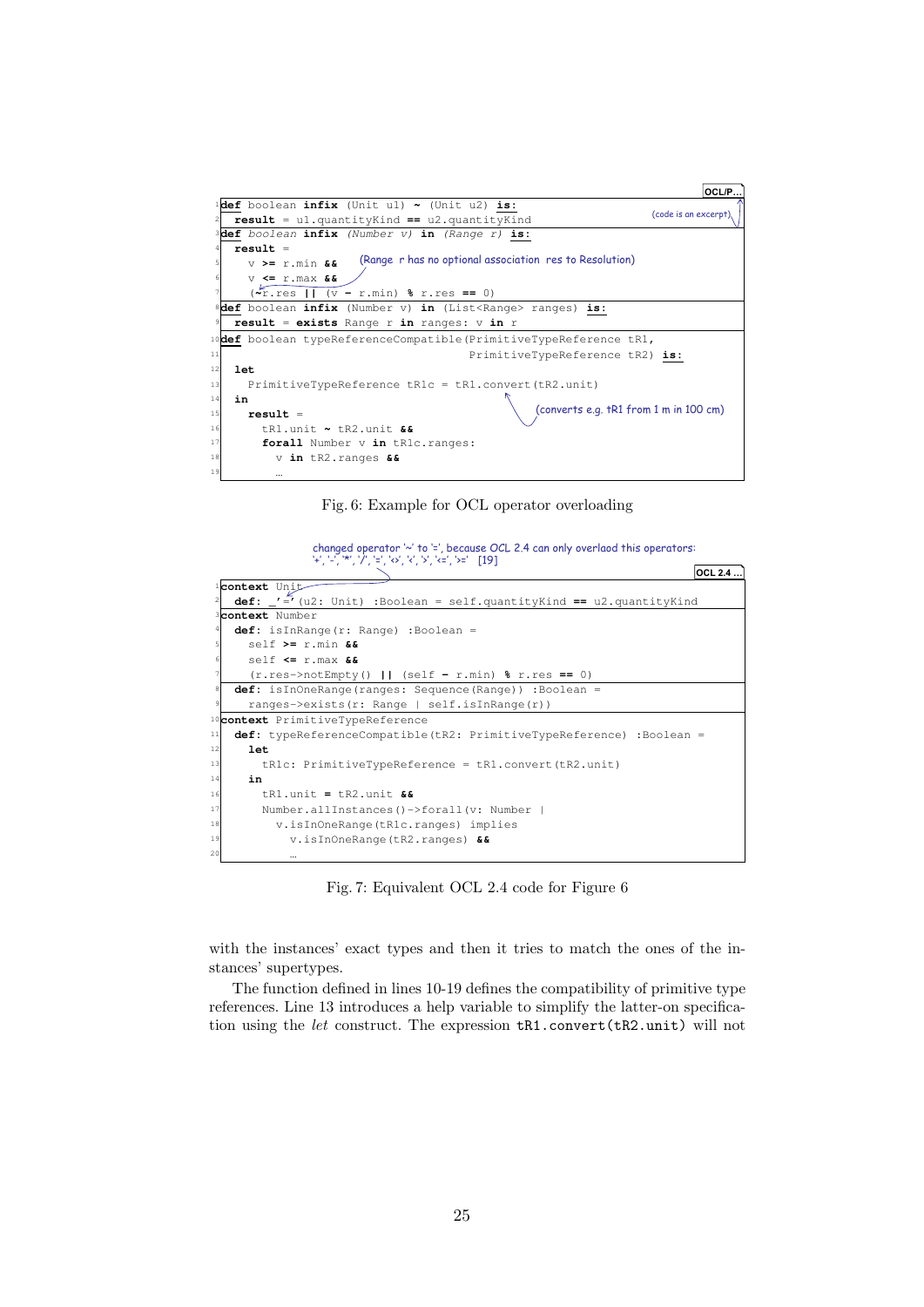be evaluated in line 13; it will be lazy evaluated when the variable tR1c is used the first time in line 17 and only if line 16 becomes true. The overloaded operators defined in lines 1 and 8 are called in lines 16, 17 and 18. The syntax of overloading a prefix operator is shown in Figure 8.

Figure 7 shows the OCL 2.4 equivalent. Due to the official OCL 2.4 documentation it is not possible to overload the <sup>∼</sup> operator, therefore it has been changed to the = operator. Also OCL 2.4 does not allow to define operators in a nonmember syntax, therefore intuitive operator definitions such as infix (Unit u1) = (Unit u2) must be defined as a member function of the first operand Unit:: $\frac{1}{2}$  (u2: Unit) as shown in the first two lines.

The expression  $tR1$  unit =  $tR2$  unit in line 16 maps OCL 2.4 to the function  $\texttt{tR1.unit.}$  '='( $\texttt{tR2.unit.}$ ). Since OCL 2.4 does not has a in operator as OCL/P, this operator cannot be overloaded, and therefore, Figure 7 defines the two functions isInRange and isInOneRange in lines 4 and 8, which are used in line 17 till 19.

|                                                   | OCL/P |
|---------------------------------------------------|-------|
| l <b>def</b> boolean prefix ~ (Association a) is: |       |
| $^2$ result = a.size > 0                          |       |

#### Fig. 8: Example OCL prefix

Since OCL has no C-like postfix operators, such as  $++^3$ , there is no syntax for overloading postfix operators. The operator ++ is not supported, since it modifies the data structure; and this is not allowed in OCL.

## 5 OCL Error Classes for Intuitive Feedback

This section shows a mechanism how to generate user-friendly error messages if OCL constraints fail. These error messages can be domain-specific and hence can give users all the information needed to trace down existing errors.

The previous section has shown how compatibility constraints for instantiations of PrimitiveTypeReference can be defined. One drawback of this OCL definition is its restriction to a Boolean result for the user. The answer satisfied  $(ADAS_V4)$  is compatible to  $ADAS_V1$  or non-satisfied makes it hard to understand where exactly the constraints failed in case of a negative answer.

A definition of error classes overcomes this drawback by providing easy to understand witness instantiations of an OCL error class. The top-left part in Figure 9 shows a CD of UnitWitness, including the portName of the two compared components that contain the two different units. The query stereotype in this class facilitates all its methods to be side-effect free [22] which then can be

<sup>&</sup>lt;sup>3</sup> C-like pre- and postfix operators; and **no** method pre and post conditions. For more details see 3.4.3 in [22].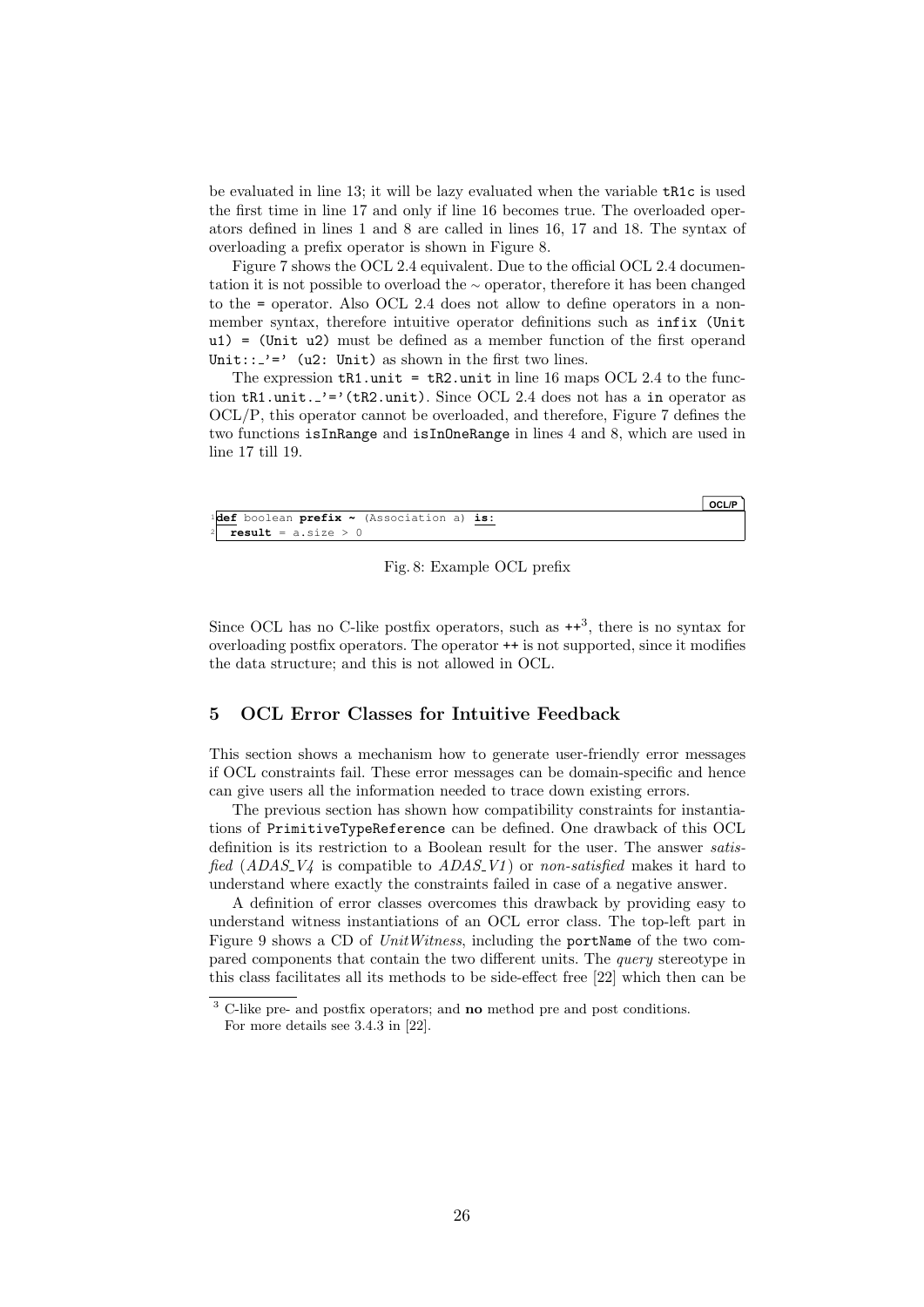

Fig. 9: Defining error classes producing counterexamples

used in the top-right OCL context expression. Since this OCL code specifies only valid UnitWitness elements, it is allowed to navigate against CD's navigation direction [22]; this is used to receive the ports to which the two units (getUnit1 and getUnit2) of the UnitWitness object uw belong to. Line 8 in Figure 9 specifies both ports as members of two different component interfaces and lines 9-10 constraint that the two ports have the same name as the one given in the witness cw. Line 11 specifies the real witness condition, meaning both units are not compatible to each other.

A valid UnitWitness instantiation related to the OD in Figure 1 would have the attribute values:

- portName="v LimiterSetValue",
- unit1="KilometerPerHour", and
- unit2="None".

This witness instance can be used in templates for generating user friendly text messages. In order to maintain only one kind of artifact (in this case OCL), OCL has been extended by the counterexample keyword as demonstrated in the bottom part of Figure 9. This code is semantically equivalent to the top part; but can be read as a function specification that returns three values: a port name and the two incompatible units. Apart from this example, each counterexample OCL code can have n possible return values, but it must include an error class name, specified after the inv keyword.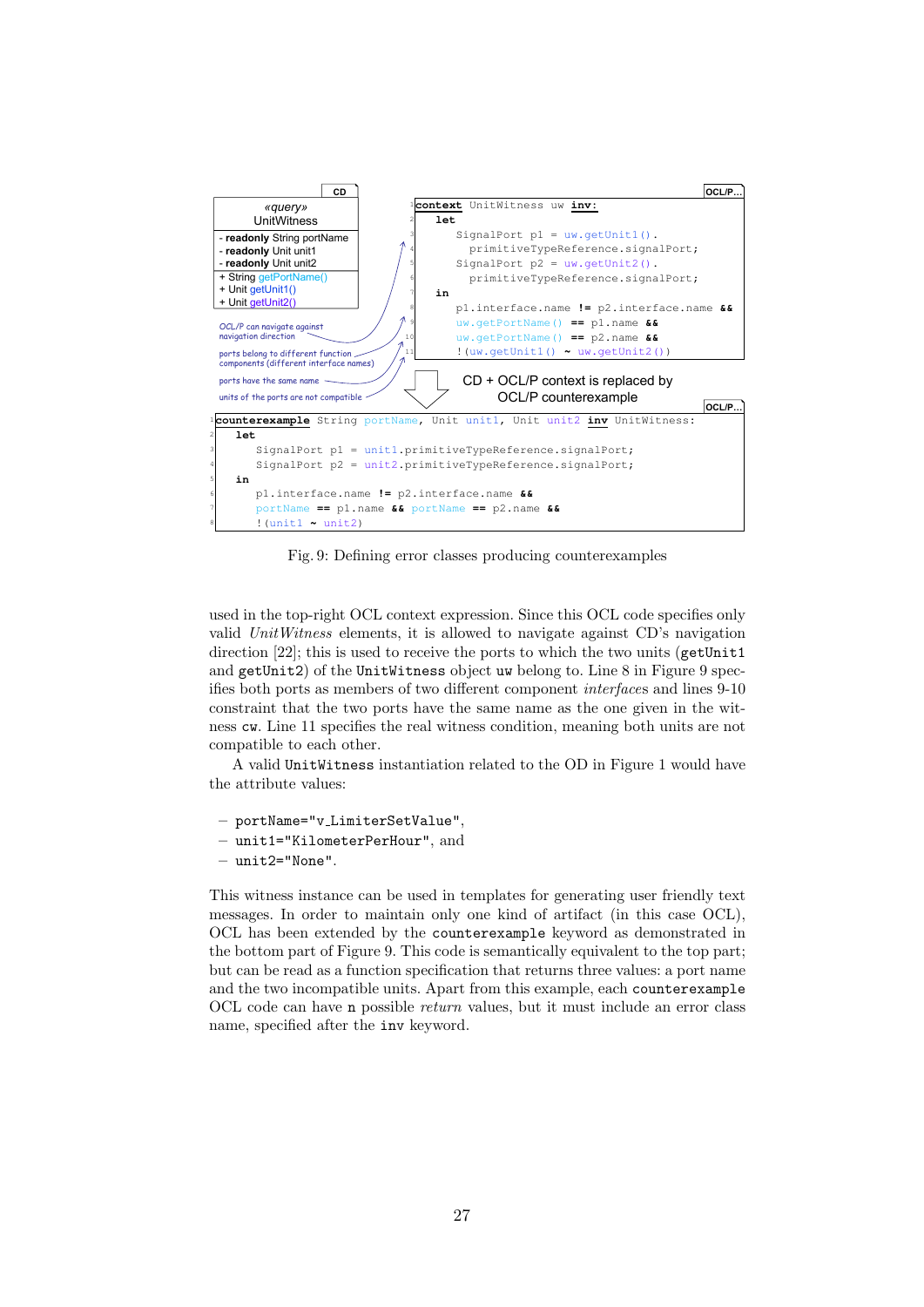

Fig. 10: Equivalent OCL 2.4 code for Figure 9

Figure 10 shows the OCL 2.4 counterpart of Figure 9. In OCL 2.4 it is not possible to omit the CD definition, since new witness attributes can only be defined within a classifier. In this example, it is also not possible to just define the class UnitWitness and add the attribute witness, using OCL 2.4 def: expression (see 7.4.4 [19]). In that case the concrete algorithm for how to define this Tuple (see 7.5.15 [19]) must explicitly be given. As a result, we constrained the properties of the witness attribute with OCL 2.4's invariant expression.

Error classes can be prioritized in order to avoid the generation of many witness instantiations which are all implied by only one major error. TO give an example from the SPES XT project, unit compatibility is higher prioritized than range compatibility (all range incompatibility witnesses must have compatible units), as making a unit dimensionless, often results in changing its value ranges and its accuracies.

In this paper, and in most of our OCL examples, this mechanism was used in order to find errors; but it can also be used to produce a positive user model for satisfied constraint checks. In the compatibility example it can return all matched ports and their values in its ranges, because backward compatibility only requires the match of a subset of ports and of values - whether it is an input or output port. Thus, the output can be used for documentation purposes.

## 6 Evaluation and Discussion

OCL constraints have been used to define ContextCondtions in MontiArc, an architectural description language for C&C models developed at our chair. Table 2 shows an excerpt of these context conditions. See [10] for a full list and expressive for examples.

For each formalized *ContextCondition* also a counterexample class was given to produce meaningful user feedback. A more complex example, has been realized, forbids component type clones using OCL constraints to avoid inconsistencies later. There, we forced that it is not allowed for two C&C type definitions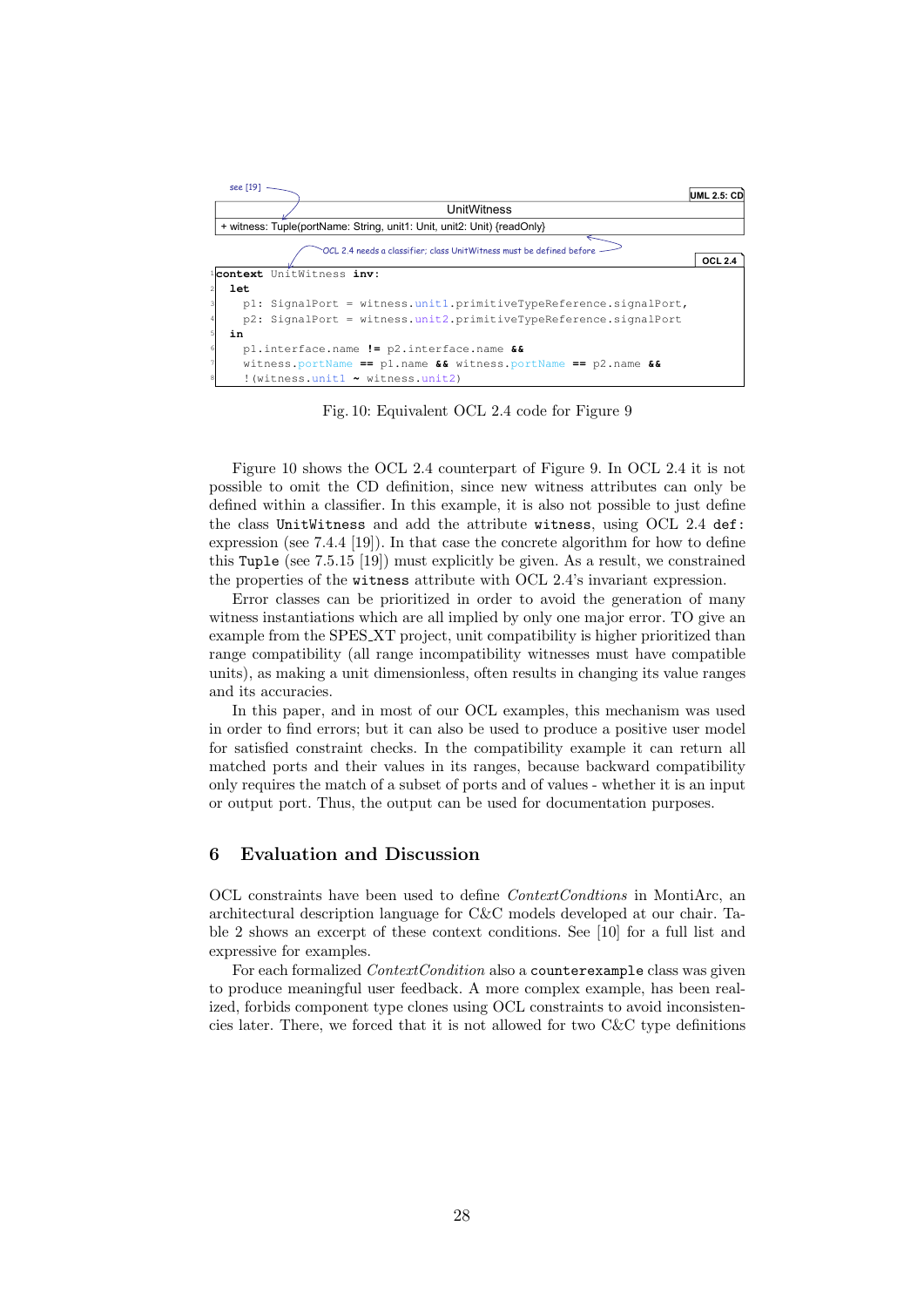| <b>B1</b>                         | Top-level component type definitions do not have instance names.                                                                                                   |
|-----------------------------------|--------------------------------------------------------------------------------------------------------------------------------------------------------------------|
| CO <sub>1</sub>                   | Connectors may not pierce through component interfaces.                                                                                                            |
| R <sub>1</sub><br>of a connector. | Each outgoing port of a component type definition is used at most once as target                                                                                   |
| R <sub>2</sub><br>connector.      | Each incoming port of a subcomponent is used at most once as target of a                                                                                           |
| R8                                | The target port in a connection has to be compatible to the source port, i.e., the<br>type of the target port is identical or a supertype of the source port type. |
| <b>R11</b>                        | Inheritance cycles of component types are forbidden.                                                                                                               |

Table 2: Context conditions

to have the same structural interface as well as the same internal structure. This was later extended to match also structural similar components, e.g. Gain(2) block, multiplying the input with two, and a Sum block connecting with the same source, with two input ports.

The interface compatibility check had similar constraints as the ones detecting clones. Therefore we outsourced the type reference constraints, primitive as well as complex ones, to an OCL library used by both checks.

Introducing the OCL library concept with private and public constraints, made it easier for us to organize this amount of constraints. Operator overloading would not be necessary, but it made it easier to read OCL constraints, especially for non-symmetric infix operators as the in one. The most important concept was the introduction of error classes, because otherwise we were not able to use OCL for MontiArc *ContextConditions*, since the user needs to know which  $C\&C$ element causes a constraint to fail.

To create even better user feedback, we prioritized error classes as it is shown in Figure 11. There, every witness is an instances of exactly one error class. The error prioritization is done by defining disjunct error classes, which ensures that solely one error is causing the incompatibility for exactly one port of the C&C model instead of many different errors that are implied by the one main error (e.g. unit compatibility is higher prioritized than range compatibility, because making a unit dimensionless results in changing its value ranges and its accuracies).

Figure 11 is the result which automotive engineers get when they ask for our tool in cases where  $ADAS_V4$  can replace  $ADAS_V1$  from the running example in Section 2. This figure shows further that error class witnesses can be transformed to other models presenting constraint violations in an even more userfriendly way. This example illustrated C&C incompatibilities in Simulink, since this is the de facto standard modeling tool used by automotive engineers. The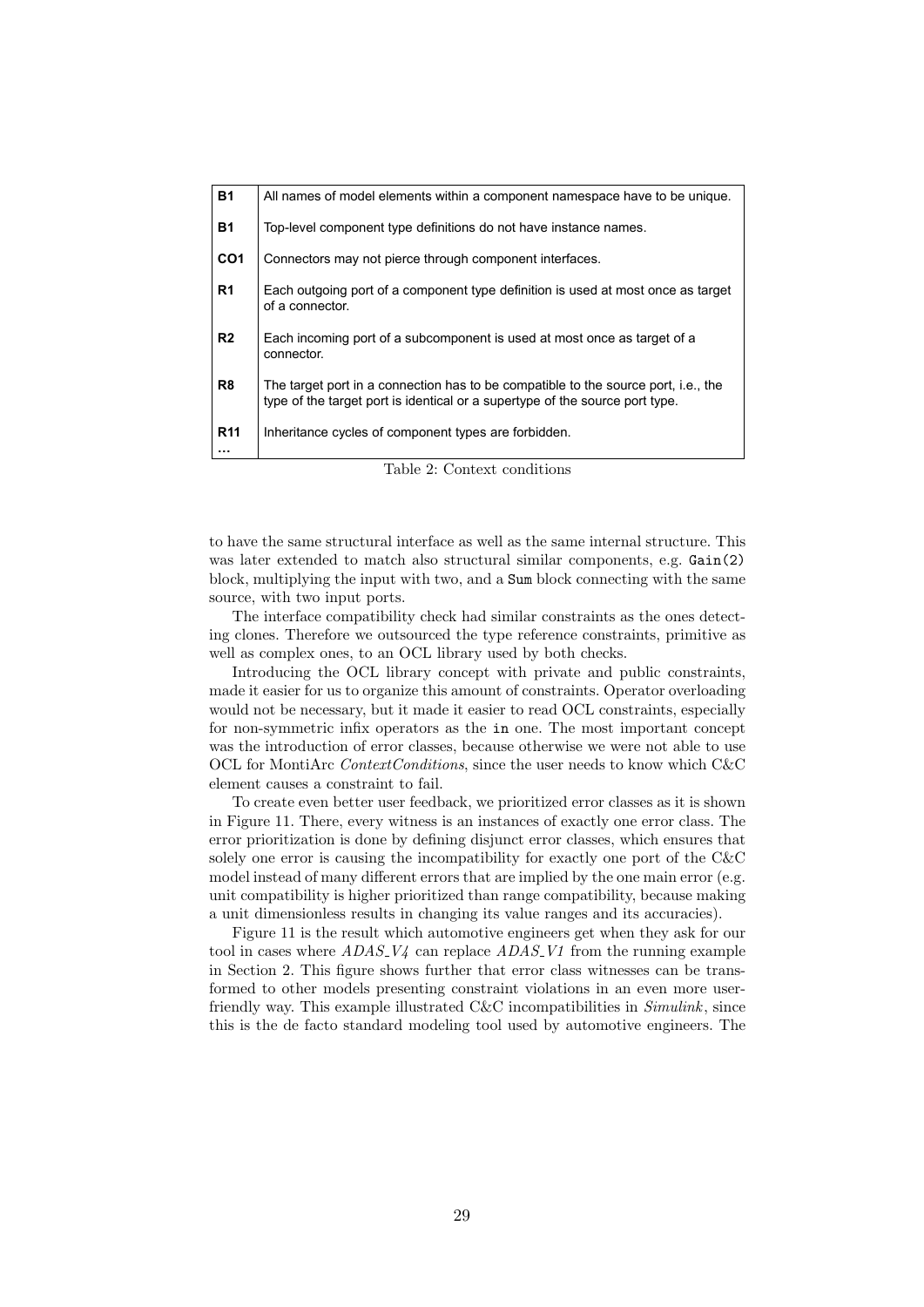

Fig. 11: Structural compatibility errors are illustrated as Simulink model

top left component  $ADAS_V1$  shows the ADAS in version 1, which is checked for compatibility with  $ADAS_V\psi$  in version 4. Both form a witness for the incompatibility between the two versions, since the enumeration types LeverAnglePro and LeverAngle represent different data types. Another incompatibility is identified by the second witness UnitIncompatibility. It shows that V\_LimiterSetValue's units are  $Km/h$  for  $ADAS_V1$  but None for  $ADAS_V4$ , which are not compatible. Besides unit incompatibilities also range incompatibilities, as shown by witness RangeIncompatibility, and can be detected too. Furthermore, accuracy incompatibilities, e.g. the accuracy of the Acceleration pedal pc's value  $45.5$ is  $\pm 3.5$  in ADAS V1 and is only  $\pm 3.0$  in ADAS V4, shown by the witness AccuracyIncompatibility in Figure 11, can be identified.

## 7 Related Work and Conclusion

OCL is often used to define static verification criteria for UML models, e.g. CDs [14], behavior diagrams [9], or even source code [24]; however, plain OCL code as shown in [24] is hard to read;  $OCL/P$  with its infix support and *Java* based notation, as it is more familiar to most programmers, tackles this issue.

Similar to the approach presented in this paper, the checking of compatibility requirements, OCL is used for defining requirement specifications to verify embedded architectures [3]. Specifying TLM 2.0 communication rules for C&C models in OCL allows validating communication compatibility between com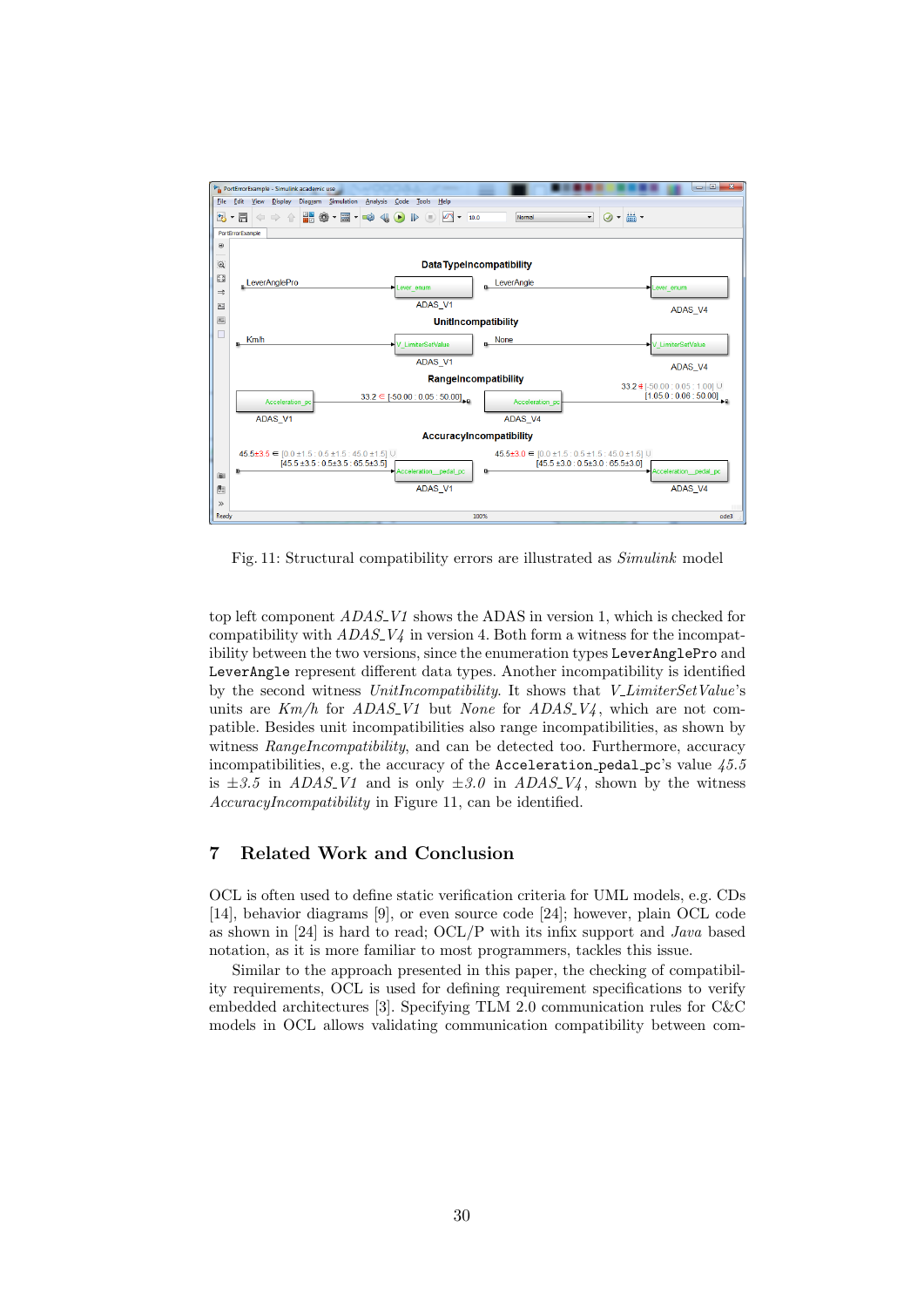ponents based on defined communication protocols [13]. OCL is even used for consistency constraint definitions between  $AUTOSAR$  and  $SysML$  models [8].

Usage of OCL in templates for SysML requirement specifications in embedded software is done by [5] to verify user inputs during requirement specification. Their verification tool even pinpoints, in some cases, to error columns in tables to guide the user and thus avoid inaccurate or wrong instances of requirement specifications. However they do not support guidance for complex OCL constraints and error prioritization.

Today, witnesses are mostly generated to validate the result of constraint checks in order to avoid false positives [2]. None of these approaches allow the specification of how user-friendly error messages should look like, based on witnesses relation to their constraint violations. During our component interface compatibility modeling process for C&C models in the SPES XT context, where 63 OCL/P constraints were needed to fully specify component interface compatibility, the four key questions for using complex OCL specification models have been identified and can finally be answered:

- 1. How to logically group OCL constraints?
	- ⇒ Create OCL libraries to structure the code and use their encapsulation mechanisms with private and public constraint definition to hide unnecessary details for developers who want to use only the main constraints (see Section 4.1).
- 2. How to split up complex constraints easily into multiple smaller ones?  $\Rightarrow$  Create smaller OCL helper constraints by using the easy to use OCL def operator; there is no further need to create query classes first. Due to the available non-member def syntax, splitting large OCL constraints, it is now very similar to splitting large Java or C function into several smaller ones (see Section 4.1).
- 3. How to use OCL operators for self-defined model structures?  $\Rightarrow$  Thanks to operator overloading, a well-known principle in many programming languages, self-defined models, e.g. complex numbers defined as a CD, can be accessed as intuitive (e.g. by using the + operator) as the OCL basic types such as integer numbers (see Section 4.2).
- 4. How to produce meaningful user error messages?  $\Rightarrow$  In Section 5 this paper presented a methodology on how to specify and prioritize error classes for users to generate intuitive user feedback.

This paper presented solutions to these above questions, by applying OCL as a user-friendly and modular specification language for formal problems, e.g. static software verification. Section 6 even demonstrated some use-cases where we successfully used OCL with the new introduced concepts as specification language.

# References

1. Bertram, V., Manhart, P., Plotnikov, D., Rumpe, B., Schulze, C., von Wenckstern, M.: Infrastructure to Use OCL for Runtime Structural Compatibility Checks of Simulink Models. In: Modellierung (2016)